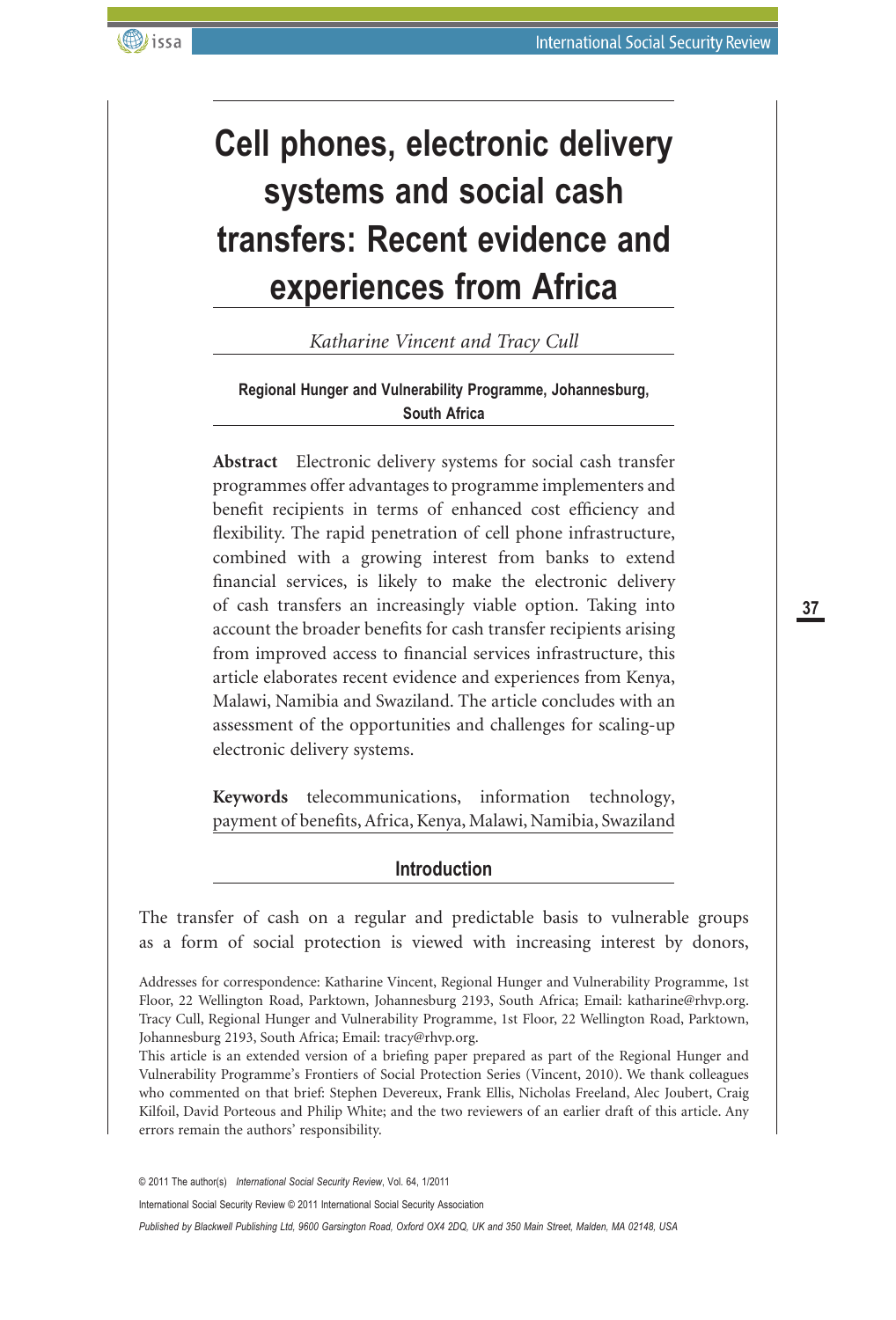non-governmental organizations (NGOs) and national governments in southern Africa, with a number of pilot projects and national programmes having been implemented (see, for example, Ellis, Devereux and White, 2009). Providing individuals with regular and predictable cash transfers confers upon the recipient greater flexibility to plan expenditures to meet immediate basic consumption needs while also providing opportunities for investment in productive activities. A growing body of evidence shows that cash transfers are effective in reducing vulnerability and chronic poverty, and have wider positive impacts within recipient households and communities (for a review, see Vincent and Cull, 2009).

Despite mounting evidence in support of the use of cash transfers as a form of social protection, ensuring the effective delivery of cash to recipients living in often remote and inaccessible areas can be problematic. To date, cash transfers typically have been delivered through government departments and NGOs, often in conjunction with payment outlets such as post offices. But there are disadvantages of this mechanism for the implementer and recipients. The physical delivery of cash is expensive, as the liquidity of the resource implies that it may be siphoned off as it passes through many sets of hands after leaving the implementer and before reaching the legitimate recipient. In addition to instances of fraud and corruption, the physical movement of funds may also face the risk of cash-in-transit heists. As a result, the costs of physically delivering cash transfers may represent a disproportionately high percentage of programme budgets. The policy need to identify more effective delivery mechanisms has thus become important.

Information and communication technologies offer new opportunities for delivering cash transfers (see, for example, Langhan, Mackay and Kilfoil, 2008; Bankable Frontier Associates, 2006). The electronic delivery of cash may be achieved through a variety of mechanisms. These include debit card, smart card or cell phone, and may use a range of financial infrastructure, such as banks, automated teller machines (ATMs) and point-of-sale (POS) devices. A variety of electronic delivery systems have been proposed and piloted to increase the effectiveness of cash transfer programmes in southern Africa (see Table 1). This article reviews the experiences of several programmes: the Dowa Emergency Cash Transfer in Malawi, the Basic Income Grant in Namibia, the Kerio Valley Cash Transfer in Kenya, and the Emergency Drought Relief Programme and Old Age Grant in Swaziland. Evidence from these projects and programmes on the costs and benefits, to the implementer and recipients, of using electronic delivery systems for cash transfers is reviewed. The article also highlights that the growing commercial interest shown by the private sector in electronic transfer mechanisms has broadened the options available to policy-makers when seeking the most appropriate delivery mode for public cash transfer programmes.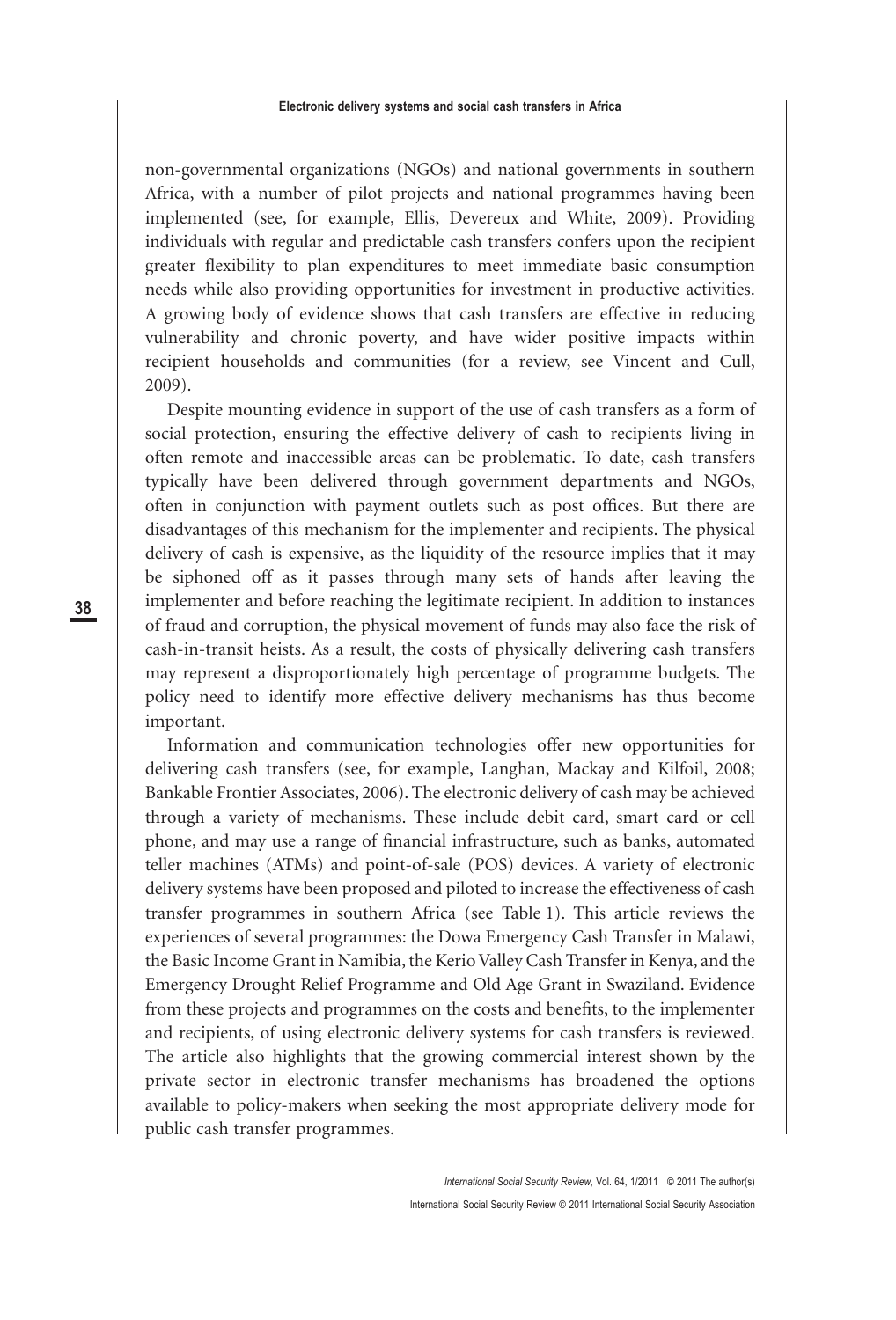| Project name                                                      | Country   | Delivery mechanism                       | Financial<br>infrastructure                                           | Period of operation               |
|-------------------------------------------------------------------|-----------|------------------------------------------|-----------------------------------------------------------------------|-----------------------------------|
| Concern Worldwide's<br>Dowa Emergency Cash<br>Transfer            | Malawi    | Biometric smart card                     | Mobile POS<br>(Opportunity<br><b>International Bank</b><br>of Malawi) | December 2006-April<br>2007       |
| Save the Children's<br><b>Emergency Drought</b><br>Response       | Swaziland | Optional debit card/<br>post office cash | Bank/ATM (Standard<br>Bank)                                           | November 2007-April<br>2008       |
| Old Age Grant                                                     | Swaziland | Debit card                               | Bank/ATM (any of<br>Swaziland's five<br>major banks)                  | Pilot began in 2009               |
| Concern Worldwide's<br>Kerio Valley Cash<br><b>Transfer Pilot</b> | Kenya     | Cell phone (SIM card)                    | POS devices at<br>M-PESA agent<br>outlets                             | April-June 2008                   |
| Hunger Safety Net<br>Programme                                    | Kenya     | Biometric smart card                     | Bank/ATM/POS<br>(Equity Bank)                                         | 2009-2012 (first 3-year<br>pilot) |
| Basic Income Grant<br>Pilot                                       | Namibia   | Biometric smart card                     | POS at NamPost<br>post office                                         | January<br>2008-December 2009     |
| Old Age Pension                                                   | Namibia   | Biometric smart card                     | POS at NamPost<br>post office                                         | 2006-current                      |

**Table 1.** *Cash transfer projects and programmes that have used or are using electronic delivery mechanisms*

## **Cash transfers as a form of social protection**

Social protection can be defined as all initiatives that provide income or consumption transfers to the poor, that protect the vulnerable against livelihood risks, and which enhance the social status and rights of socially excluded and marginalized individuals (Devereux and Sabates-Wheeler, 2007). Among those requiring social protection are the chronically poor, including rural landless populations and orphans; those who are economically at risk, such as individuals living with HIV and AIDS, internally displaced persons and refugees; and the socially vulnerable, including ethnic minorities, individuals with disabilities, and child-headed households. In order to protect their livelihoods, each of these groups may need different forms or combinations of social protection: social transfers (e.g. disability or child grants), social services (home-based care, education, health care), and/or social transformation (broader policy and legislation changes to ensure the rights of vulnerable groups). The more conventional notion of social insurance, including contributory pensions and maternity leave, is also encompassed by the concept of social protection.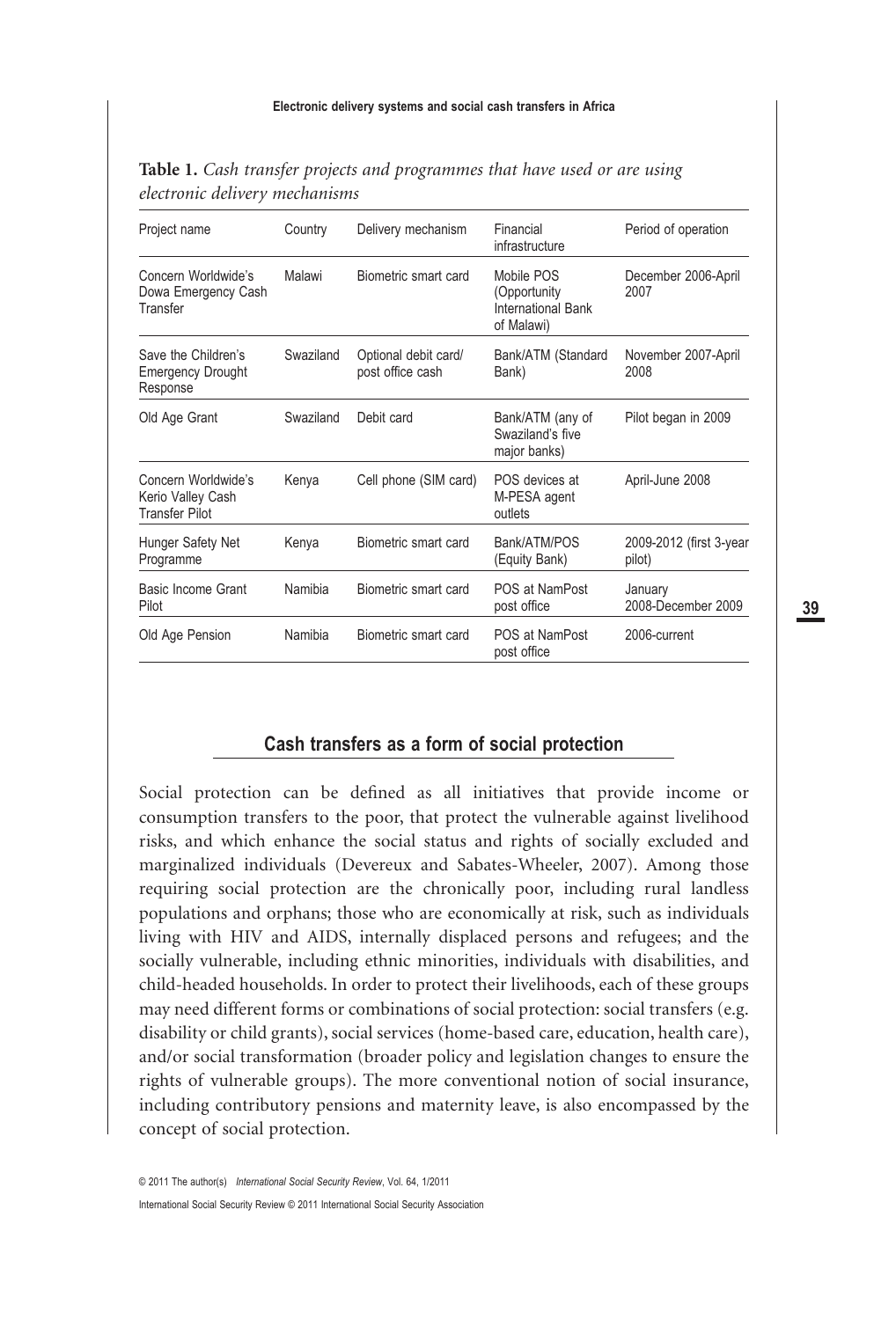The area of social protection that is probably most immediately relevant to pro-poor development is that of social transfers. Social transfers are noncontributory (often tax-financed), predictable transfers directed to specified recipients. They can take various forms: cash, vouchers, food, agricultural inputs, medicines, and school-fee or health-care waivers. To cite a few examples, Swaziland and Lesotho have tax-financed social pension schemes that provide cash transfers to elderly citizens; Malawi has an input subsidy programme that provides subsidized fertiliser and seed to vulnerable, but viable, farmers; and Zimbabwe has a Basic Education Assistance Module that provides school-fee waivers.<sup>1</sup> Many countries also provide Anti Retro-Virals (ARVs) to citizens living with HIV/AIDS. Among these different forms, cash transfers are particularly popular among recipients. Currently, there are a number of cash transfer programmes in operation in southern Africa (Ellis, Devereux and White, 2009), and in the light of growing evidence of their developmental potential as an instrument of social protection (Barrientos and DeJong, 2006; Farrington and Slater, 2006), particular attention is being accorded to them.

## **Electronic delivery systems for social cash transfers**

During the last decade cash transfers first began to be considered as an alternative to food aid, not least because it was thought that cash would be easier to deliver than bulky foodstuffs. However, evidence from transfer projects and programmes shows that the delivery of transfers "in cash" is prone to costly leakages as a result of corruption, fraud and cash-in-transit heists. Further, costs are incurred through the requirement for armoured vehicles to transport the cash in a secure manner and through the need to hire security personnel to discourage crime at designated places of payment. There is also the cost of hiring extra staff, or the opportunity cost of diverting existing staff from their core functions, to oversee the labour-intensive payment process (see,for example,Vincent and Freeland,2008a).Thus, delivery costs can be a disproportionate burden on programme budgets. Accordingly, identifying more cost-efficient delivery mechanisms is important (Devereux and Vincent, 2010).

As well as there being cash transfer delivery costs for government, the mode of delivery may also have cost implications for recipients. The traditional system of "pulling" recipients to a designated place of payment in order to receive their transfer entails both actual and opportunity costs in terms of transport and lost labour time — as well as causing considerable problems for recipients who are not suitably fit and able to travel to the place of payment. Electronic transfers offer the potential to convert "pull" delivery systems into "push" systems, whereby the

<sup>1.</sup> For more information on these and a range of other social transfer programmes operating in southern Africa see <http://www.wahenga.net/briefs/case\_study>.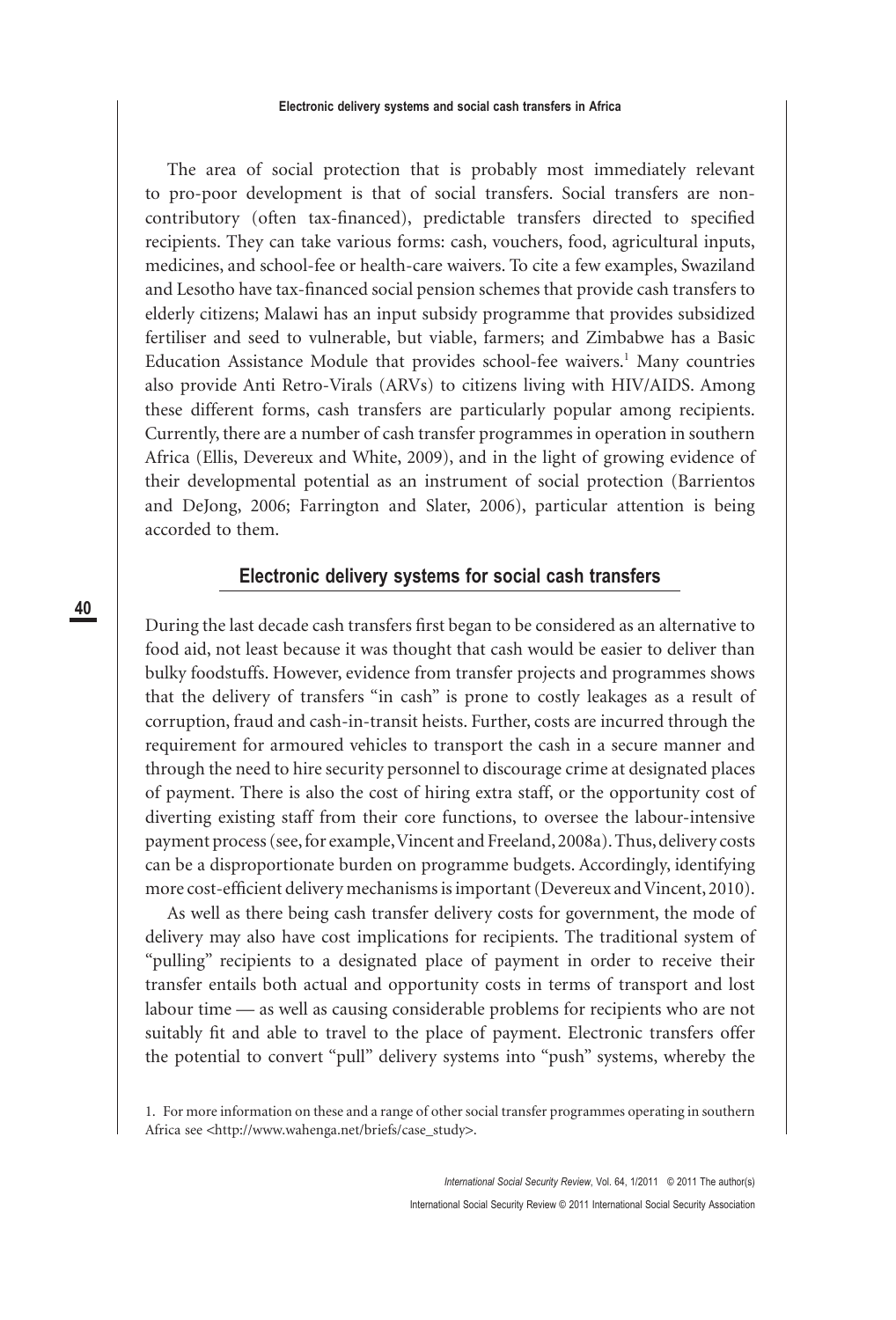organizer pushes delivery down to the level of the individual cash-transfer recipient (Bankable Frontier Associates, 2006). The aim of electronic delivery systems is to improve cost efficiency by reducing the fiduciary risk to implementing agencies (through enforcing stringent banking rules on the reconciliation of accounts, thus preventing the risk of cash going astray), reducing the management load on donors and implementers, and ensuring enhanced flexibility and convenience of access for recipients.

The electronic delivery of cash can be achieved through a variety of mechanisms (e.g. debit card, smart card or cell phone) and by using a range of financial infrastructures (e.g. banks, ATMs and POS devices). The costs and benefits of different electronic systems depend upon specific local conditions, such as rural infrastructure, population density (and the dispersion of recipients), the cost of initial infrastructure installation and recurrent operating costs. To date, the challenges of poor infrastructure, and the cost of rectifying this, has meant that private-sector partners have often been wary to participate, despite the potential for future commercial benefits. However, evidence from a number of projects and programmes over the last couple of years suggests that the private sector, in particular, is waking up to the opportunities offered by market extension and a direct route to new clients to whom they can offer tailored services. A variety of projects and programmes have used a combination of different mechanisms and infrastructure: this article focuses on the use of cell phones and the banking system, reviewing experiences and focusing on the feasibility for the more widespread use of electronic delivery systems.

## *Cell phones*

At the end of 2008, there were over 246 million cell phone subscriptions in Africa (out of a population of just under one billion, approx.), and between 2003 and 2008 the rate of growth was more than double that in the rest of the world. Even vulnerable groups, such as the elderly, are embracing the technology and learning how to use cell phones (Vincent, Cull and Freeland, 2009; Vincent and Freeland, 2008b). In 2008, 58.5 per cent of the population of Africa was covered by a cell phone signal, with some countries, including South Africa, Botswana, Mauritius and the Seychelles, approaching 100 per cent coverage of inhabited areas (ITU, 2009). A number of governments, such as those of South Africa, Kenya and Uganda, have obliged cell phone operators to provide a certain level of population coverage as part of their license conditions and/or require them to install community-service telephones, thus ensuring that coverage is not solely restricted to urban areas (Gray, 2006). The rapid growth in cell phone ownership and signal coverage has paved the way for consideration to be given to cell phones as a mechanism for the electronic delivery of cash transfers.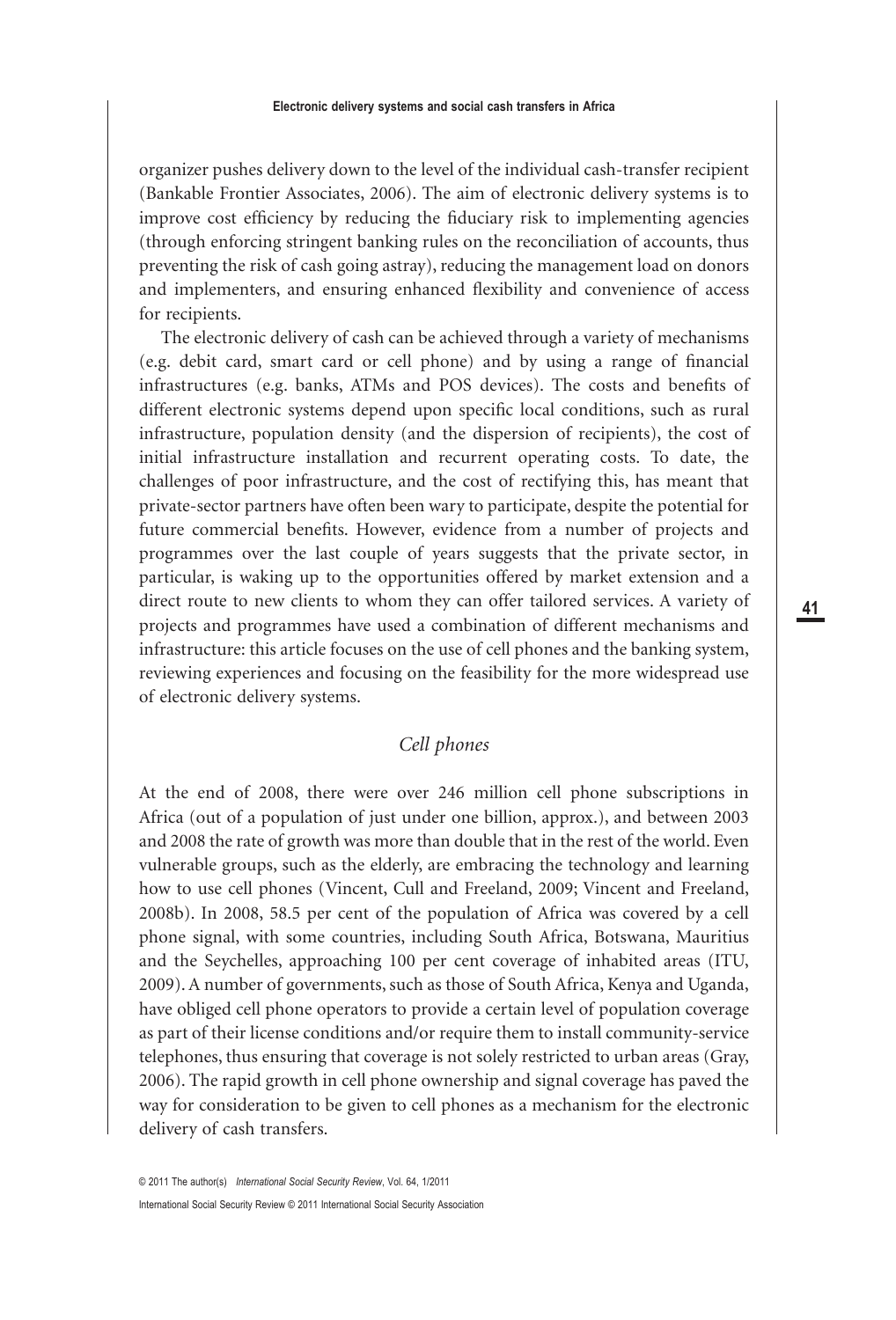Perhaps the most promising example of the potential of cell phones to be used as a delivery mechanism for cash transfers is the phenomenal success of Kenya's M-PESA scheme, operated by Safaricom (a local subsidiary of Vodafone). M-PESA is a service that allows e-money to be transferred by cell phone (with instructions originated from the SIM tool kit that results in an encrypted SMS recording the transfer). Users must register at an authorized M-PESA agent by providing their Safaricom cell phone number and their national identification card. Once registered, they can buy electronic funds at any M-PESA agent and send these by SMS to any other cell phone user in Kenya (even if they are not on the Safaricom network). Electronic funds can then be redeemed for cash at any M-PESA agent, or exchanged for Safaricom airtime, or used to pay bills. An M-PESA registered cell phone can also hold funds up to the equivalent of USD 500. Just two years after its introduction, M-PESA has over 7 million registered users, and 10,000 agents, reflecting the faith that consumers place in the safety and convenience of the service (Camnar, Pulver and Sjoblom, 2009).

The wide accessibility and uptake of M-PESA amongst Kenyans of a variety of ages and technological abilities prompted the NGO Concern Worldwide to pioneer the use of the platform as an electronic delivery mechanism for a short-term emergency cash transfer in 2008 — the Kerio Valley Cash Transfer (KVCT) project. Kerio Valley is a remote area of Kenya that suffered post-election violence, and which lost much livestock to cattle rustling, threatening the livelihoods of the population. Cash transfers delivered by M-PESA were considered a more costeffective and secure option than providing food aid. Some challenges did have to be overcome: in this remote area, only about 40 per cent of targeted beneficiaries had access to cell phones. In response, the beneficiaries were provided with SIM cards and grouped into clusters, with each cluster having access to at least one cell phone handset.<sup>2</sup> As there was no M-PESA agent operating within 80 kilometres, a temporary agent had to be established at the local police station, with Safaricom ensuring that sufficient cash was made available to pay all beneficiaries on payment dates (Datta, Ejakait and Odak, 2008). In total, the equivalent of USD 53,000 was disbursed, in two instalments, to 570 households. The project evaluation showed this to be a secure, cost-effective and rapid emergency response that respected individual's choices and empowered communities by providing them with access to communications technology (Brewin, 2008). The positive evidence of this project has acted to further strengthen arguments in support of cell phones as an appropriate electronic delivery mechanism for cash transfers.

Of more general importance, however, there are broader positive changes brought about by M-PESA's success; namely, the growth in consumer support for

<sup>2.</sup> This case study also exemplifies the fact that, despite the growth in infrastructure, and in order to ensure feasibility, further hardware inputs may still be required.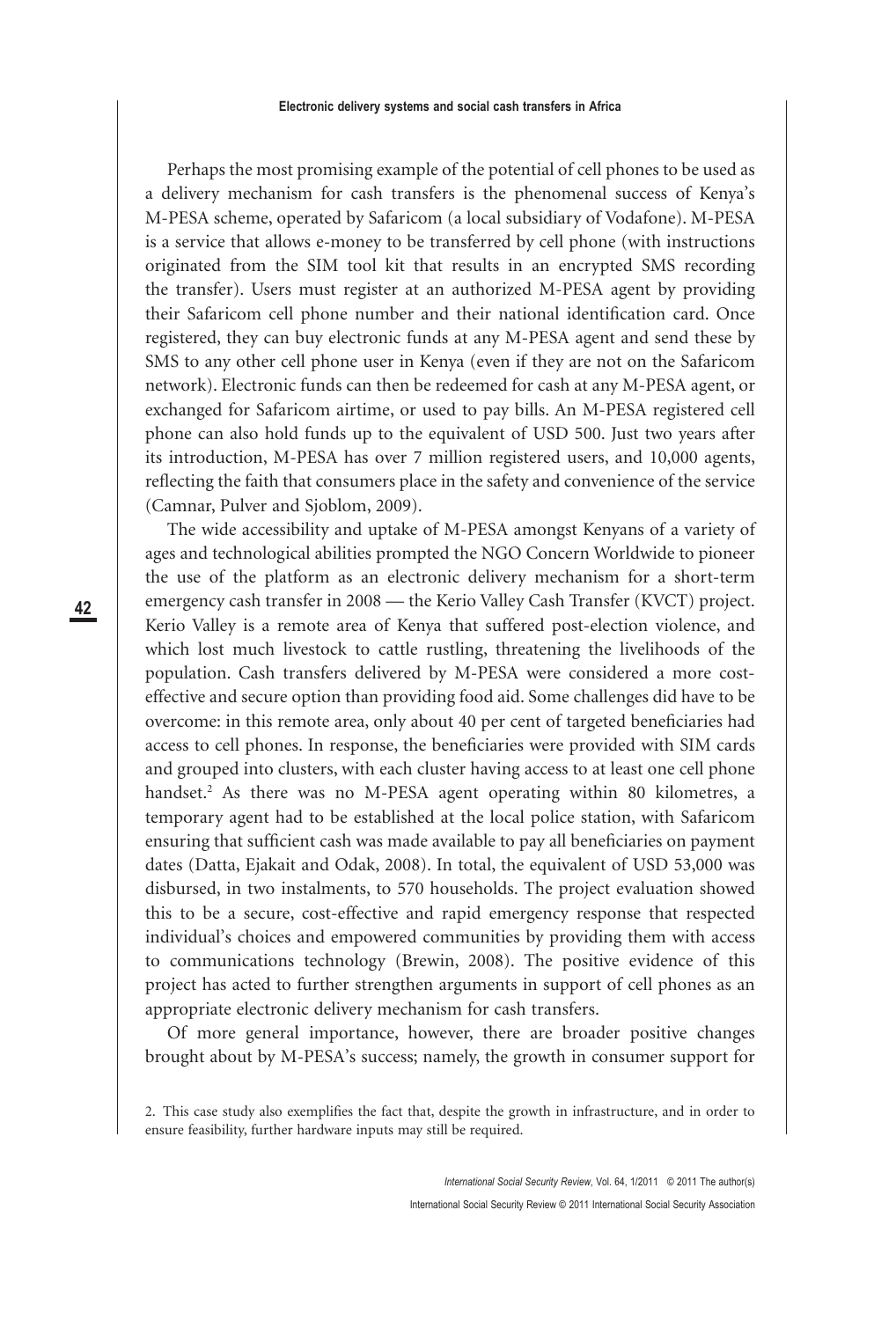electronic money and the concurrent development of infrastructure (signal coverage and the number of M-PESA agents). The number of M-PESA authorized agents has grown dramatically in line with increasing consumer demand for services, and this typically benefits small-scale retailers. Even though Safaricom may have led this innovation, the rapid uptake of the M-PESA service has paved the way for other private-sector partners to expand infrastructure with the aim of also taking advantage of this growth market. For instance, Paynet, a private network of ATMs, has entered into partnership with M-PESA to allow their machines to be used to access electronic funds held in cell phone accounts. M-PESA has also now been launched in the United Republic of Tanzania by another Vodafone subsidiary, Vodacom. Following on from M-PESA's success, another East African-based cell phone operator — Zain — launched a rival SMS-based cash transfer system known as Zap in early 2009, which allows cash to be transferred between customers in Kenya, the United Republic of Tanzania and Uganda. As a result of the above, arguments centred on the constraints of poor signal coverage and limited access to handsets can no longer be used as an excuse to exclude the possibility of cell phone-based delivery mechanisms for public (government-to-person) cash transfers, particularly in East Africa.

Official data shows that an increasing volume of money transfers in Kenya is taking place by cell phone compared to traditional channels, such as the post office, commercial money-transfer companies such as Western Union or through friends and family. Factors contributing to this rapid growth include the wider penetration of cell phones amongst those who do not have a personal bank account, the low cost of transfers relative to the formal banking sector, and the convenience — which includes the ability to remit money more securely. However, one reason for the slow introduction, to date, of similar cell phone-based cash transfer platforms elsewhere in southern Africa is the existence of more stringent financial regulations in some countries. In South Africa, for example, the Reserve Bank limits the provision and management of electronic money to banks — and prevents cell phone operators from offering these services.<sup>3</sup> That said, there are other opportunities to be seized by financial institutions, especially by banks, in the electronic delivery of cash transfers.

## *Debit cards and smart cards*

As is the case in other regions of the world, the banking sector in southern Africa is an integral partner in the electronic transfer of cash. In the southern African context it thus also has a key role to play in the electronic delivery of social cash transfers. In fact, the first examples of electronic delivery systems in Africa all tended to provide

<sup>3.</sup> An exception is a joint venture between MTN Banking and Standard Bank, which has earned the approval of regulators through the backing of a bank.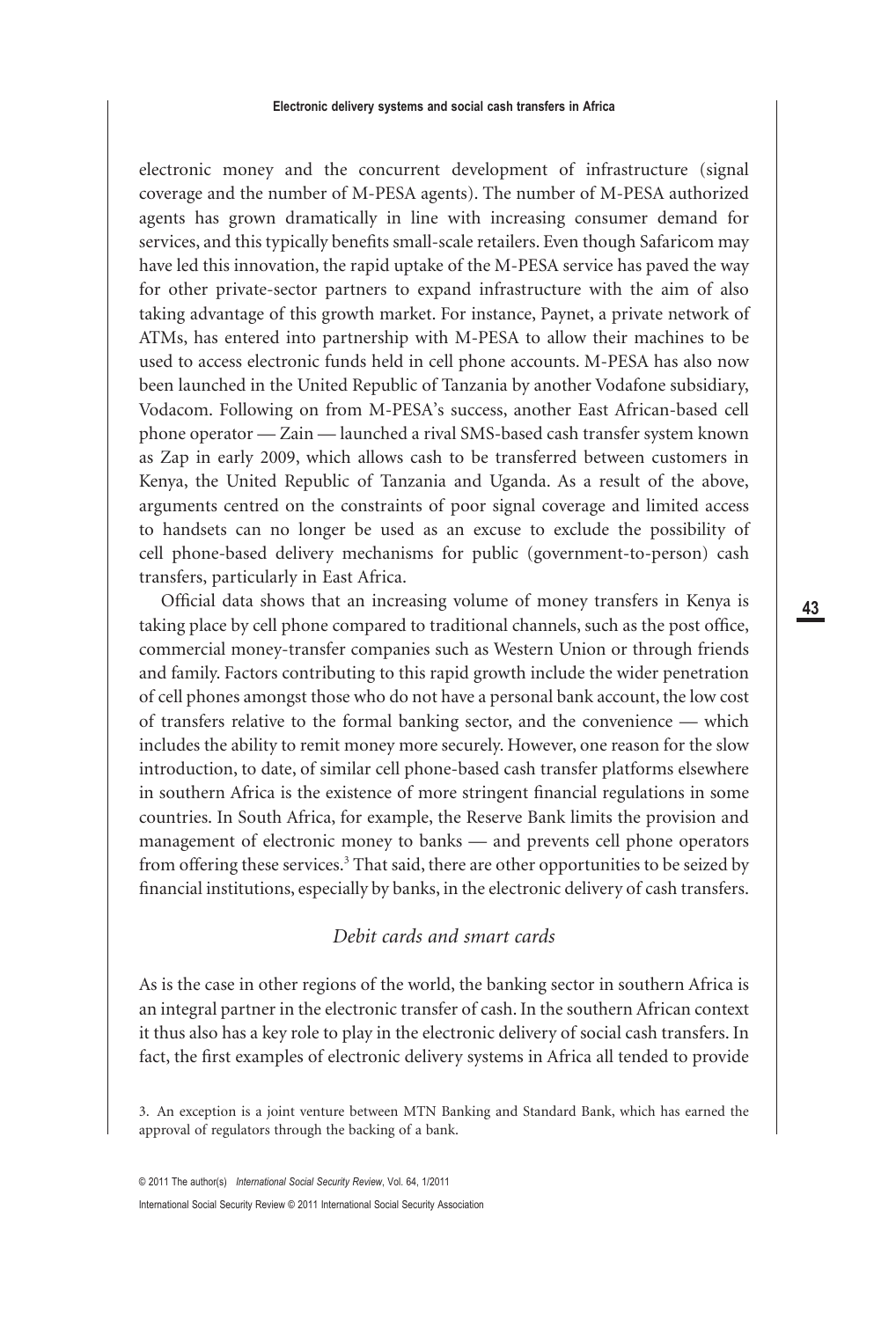cash transfer recipients with bank debit cards or smart cards that they could use to access transfers through the existing financial infrastructure, whether these were POS devices or ATMs.

Increasingly, banks recognize the commercial opportunities to be had in facilitating the electronic delivery of government cash transfers. In addition to the potential revenue to be gained (typically, cash transfer programmes pay a transaction fee per transfer) there are significant incremental benefits to banks. Government programmes usually target nationally-dispersed recipients, meaning that sufficient critical mass may be reached in certain areas to make the deployment of new infrastructure viable, where it may have been uneconomical previously. Under normal circumstances, recipients of social cash transfers would not fit the profile of typical bank customers. However, the regular and guaranteed, albeit small, income provided by longer-term cash transfer schemes makes recipients an ideal market for banks, and less of a risk than other working-age members of the population whose informal-sector income is likely to be variable and/or seasonal.

It has been shown that recipients of social cash transfers in pilot projects, who have received their transfers electronically, make continuing use of their access to the financial services infrastructure above and beyond the initial intended purpose of accessing cash. The Dowa Emergency Cash Transfer (DECT) in 2006-2007 in Malawi was delivered through the use of a biometric smart card accessed through mobile POS devices (provided and operated by Opportunity International Bank of Malawi — OIBM) that toured the Dowa district on predetermined dates. Although the target unit was the household, the implementing NGO (Concern Worldwide Malawi) made the decision for women to receive the money. During the evaluation, chiefs and elders in one community reported:

For the majority of women, this was their first time to experience banking, something that only their husbands knew before. They have since learned an important skill of banking and wish to save their earnings from soya beans at the bank (Focus group discussion, chiefs and elders, Mwavu village, reported in Devereux et al., 2007).

Furthermore, many of the personal accounts opened for DECT were still open long after the project had finished, suggesting that recipients were indeed still enjoying the ancillary benefits of access to financial services infrastructure for saving and person-to-person transfers (e.g. remittances).4

However, in many parts of southern Africa, the high set-up costs associated with the physical infrastructure required for banking, in contrast to cell phone signals, has restricted the reach of formal banking outside of densely populated urban areas. Swaziland is a good case in point. In 2007, after a highly publicized and politically embarrassing debacle concerning the delivery of the recently-introduced Old Age

4. For a practical example of some the broader economic and social benefits of providing access to telecommunication technology, see Vincent and Freeland (2008a) and Vincent, Cull and Freeland (2009).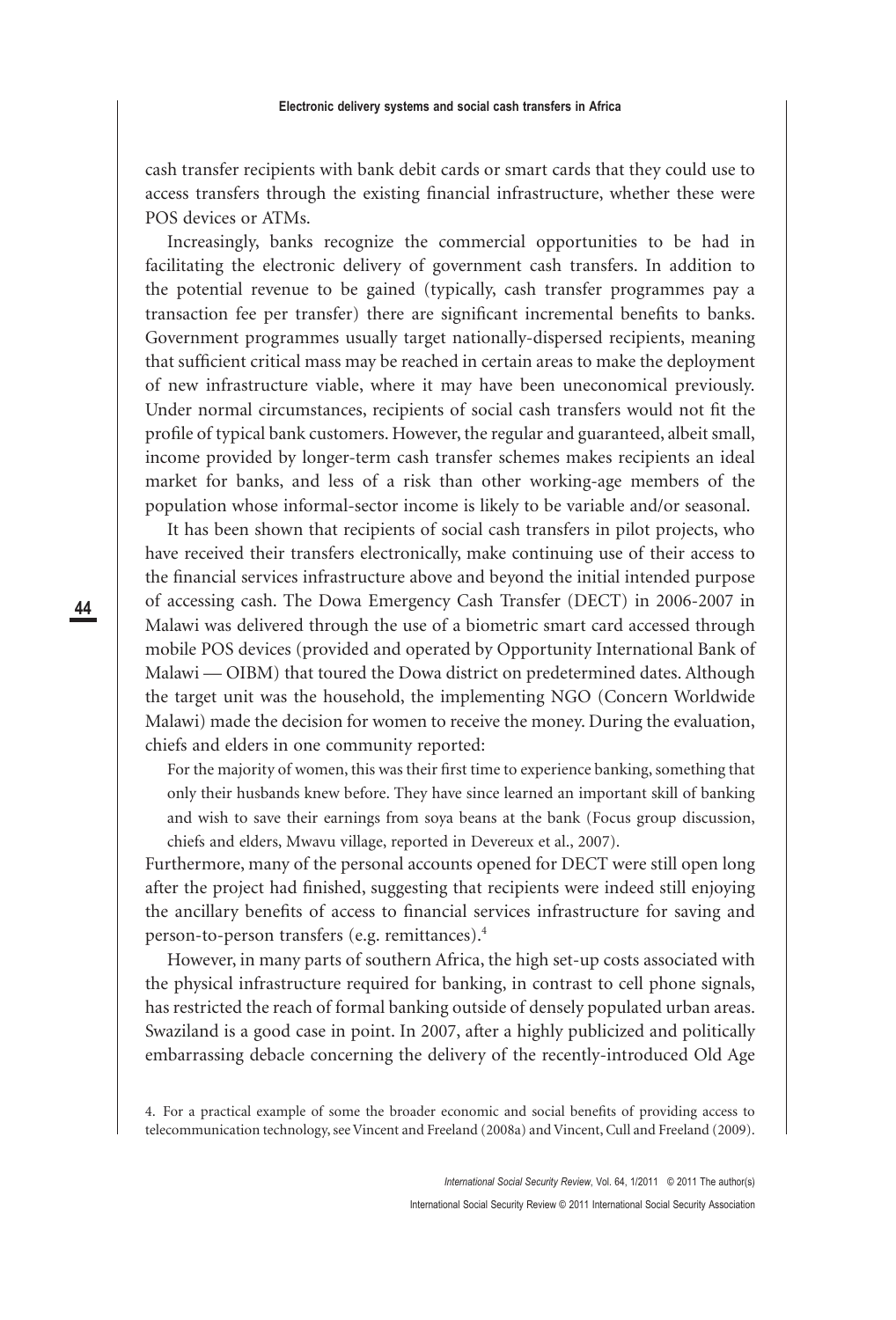Grant,<sup>5</sup> the government tendered for private-sector partners. Several institutions expressed interest, including two major banks. Of these, Standard Bank was short listed. During the proposal stage, however, concern was expressed by the selection committee over the extent of Standard Bank's financial infrastructure in Swaziland. At the time, Standard Bank had 12 branches and agencies<sup>6</sup> and 20 ATMs, all concentrated in major urban areas, and it was deemed unsatisfactory to expect rural pensioners to travel relatively long distances to collect their grants. To address the inadequacies of the financial infrastructure, an interim solution was implemented that gave pensioners the choice of electronic disbursement through bank accounts or physical delivery through the post office, depending on their location.

## **Remaining barriers to scaling-up electronic delivery mechanisms**

The more recent profusion of pilot projects experimenting with electronic delivery suggests an increasingly enabling operating environment. Of course, as more positive evidence comes to light, the more likely it will be that private-sector partners will engage with such pilots. However, and importantly, the costing data derived from pilot projects, which are typically of limited duration and restricted spatial scale, do not give an accurate reflection of the true cost-efficiency gains of using electronic delivery mechanisms. Much of the costing data is inevitably skewed. This occurs because the major costs of electronic delivery systems occur at the implementation phase, when recipients are registered and provided with access to the delivery mechanism and infrastructure i.e. a debit card, smart card, SIM card, and/or a bank account. Thereafter, recurrent transaction costs are minimal. With projects being of limited duration, the cost calculations rarely factor in this important reality.

As a result of the time- and cost-intensive nature of the set-up of the payment mechanism relative to recurrent operating costs, the incentive for private-sector partners to become involved is much greater for long-term programmes than short-term pilots. Indeed Standard Bank stated at the evaluation of the Save the Children Emergency Drought Response in Swaziland that the short duration of the project made it unusually expensive and time consuming for them to open bank accounts for all the recipients — but they saw their participation as useful for potential involvement in the long-term electronic delivery of a government-run cash transfer programme at a later date. Swaziland is now in the second phase of

5. The agency charged with disbursing the Old Age Grant — the SwaziPost post office — was unable to manage the payments. Recipients complained to their MPs and the matter was brought to parliament, where a task team was established to investigate alternative delivery mechanisms. In the meantime, the Department of Social Welfare assumed responsibility for the quarterly payments. 6. An agency is a small branch that performs a limited number of services.

© 2011 The author(s) *International Social Security Review*, Vol. 64, 1/2011 International Social Security Review © 2011 International Social Security Association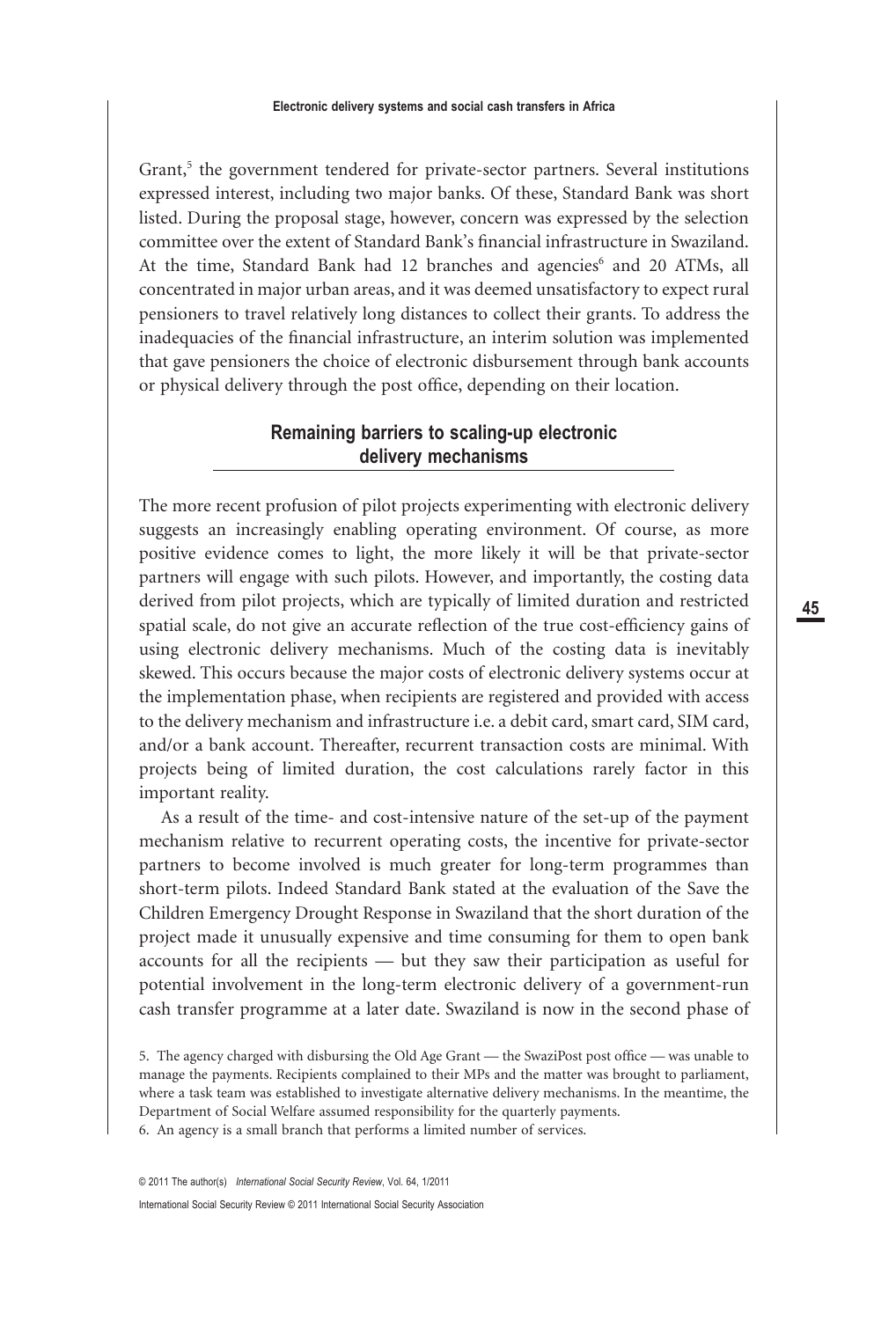piloting an Electronic Disbursement Programme, whereby its 60,000 Old Age Grant recipients will be able to open an account at a bank of their choice (from the five major banks operating in the country). In due course, grant recipients will have their cash paid electronically on a monthly basis to their bank account, as opposed to physical payments paid on a quarterly basis. Once operational, the system will hold the potential for a more frequent payment schedule, such as on a weekly basis, which may be viewed favourably by recipients whilst incurring negligible extra administration costs. The second phase of the Electronic Disbursement Programme is a precursor to the Swazi government launching a tender (for the second time) for a private-sector partner to deliver the Old Age Grant in its entirety.

As well as the challenge of high initial set-up costs, there are other challenges associated with pilots that limit the lessons they might offer to national authorities about the process of scaling-up an electronic delivery mechanism to programme level. The short duration of pilot projects means that any concerns arising with regard to the delivery mechanism are rarely addressed, as no sooner do they arise than the project finishes. This was noticed by Concern Worldwide with their cell phone delivery in the Kerio Valley, which provided only two transfers. For example, a number of recipients had lost their SIM cards by the time of the second payment. Another observation was that the cell phones were not suitably robust to cope with the frequent insertion and removal of SIM cards, as often one piece of hardware was shared within a cluster. As this project was of limited length, there was no scope for addressing these concerns and developing solutions — but if the approach were to be scaled-up, there certainly would be a need to find workable solutions.

So far, only one government-led programme in Africa has embraced an electronic delivery mechanism from inception, and that is the recently launched Hunger Safety Net Programme (HSNP) in Kenya. HSNP is a phased programme that is targeting 300,000 households in the first three years, with a plan to increase to 1.5 million households in the second phase. All households are located in the arid and semi-arid lands of northern Kenya. Bi-monthly cash transfers of KSH 2,300 (in 2010, equivalent to USD 30 approx.) are delivered electronically into bank accounts in conjunction with the private-sector partner, Equity Bank.<sup>7</sup> All recipients receive a biometric smart card, which they use to access their cash through POS devices. In contrast to magnetic stripe cards (the typical format of debit cards), smart cards contain a chip that stores the account information (balance, transactions etc.) on the card itself, rather than just in a central database. Thus, the POS devices do not need to be online at all times, but rather only require occasional contact with a central server to upload information from the cards. This approach is appropriate for northern Kenya, as the area is covered by a cell phone signal.

7. For more information on the scoping that occurred prior to the selection of Equity Bank, see FSD Kenya (2007).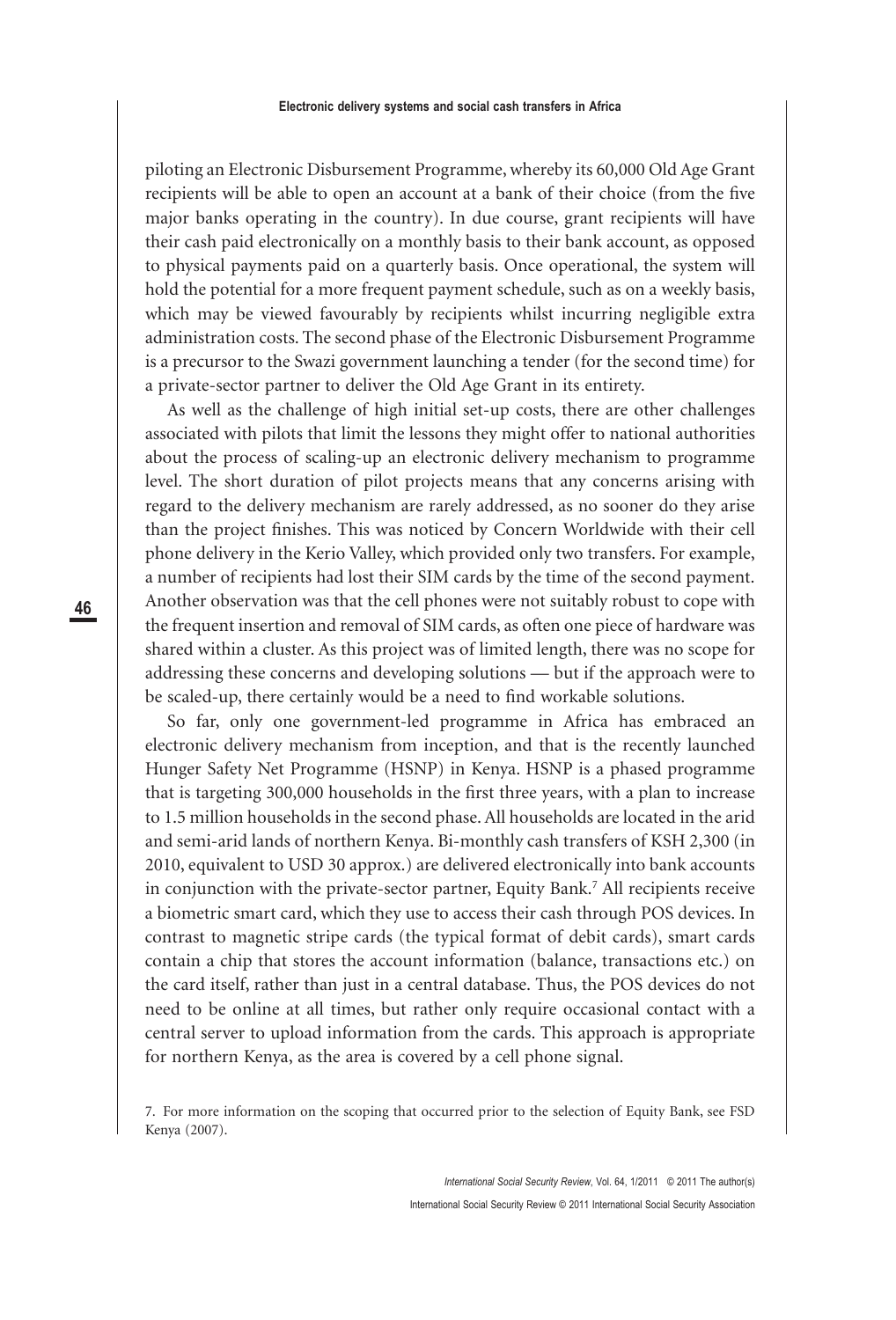





*Source:* Based on data from Devereux and Jere (2008).

The HSNP is in the early stages of implementation. The first disbursement was postponed due to delays, both, in the setting-up of the appropriate administration and the implementation of infrastructure. As regards the challenge of delivery, this includes the need to establish POS devices with agents (typically storekeepers and traders) in this remote area. Although it is too early for an evaluation of this programme, early indications have highlighted some teething problems in ensuring appropriate levels of cash are made available around payment days, given that this is an area where the circulation of cash is currently minimal. The problem of predicting where cash will be required is exacerbated by the fact that the mobile populations are free to choose a place of payment.

This leads to a key observation regarding the pilots and programmes that have used electronic delivery mechanisms to date: few have been able to use the full capability of the technology available. In practice, extraordinary efforts have been required to ensure that the system works as it is meant to: in the HSNP, Equity Bank has had to ensure that enough cash is available on the day of payment, as under normal circumstances inadequate amounts are in circulation in the local economy; in the KVCT project, a new M-PESA agency had to be set up at the local police station; and in the DECT in Malawi, OIBM had to provide a mobile POS to compensate for the lack of POS devices in the district.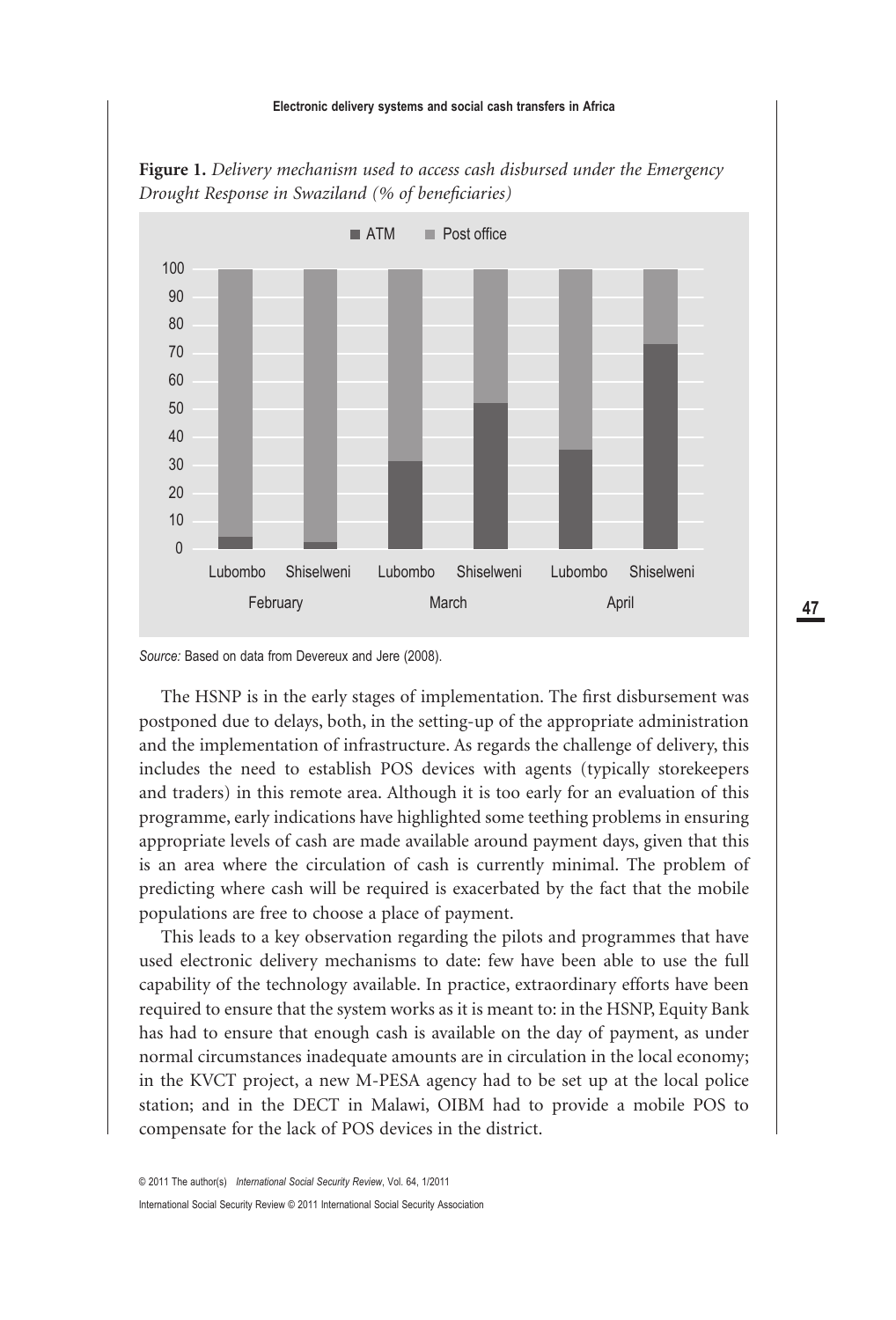In only two projects have electronic delivery systems worked without further infrastructural support: the Basic Income Grant (BIG) in Namibia, and the Emergency Drought Response in Swaziland. In the BIG project, cash is disbursed into bank accounts held with NamPost, which already issues biometric smart cards as standard to its banking customers, and has a branch within the Otjivero pilot location (Basic Income Grant Coalition, 2009).

In Swaziland, 1,225 households out of the 1,748 targeted in the Emergency Drought Response received cash in addition to food. When these households were issued with bank accounts they were able to access their cash through debit cards at the ATM. Figure 1 depicts the situation at the start of the scheme, when understanding of, and confidence in, the banking system was low, At first, recipients tended to queue to withdraw their cash on the habitual day of disbursement. As individuals became more familiar with the technology, confidence in the security of electronic cash delivery grew, and individuals learnt to access cash as and when it was convenient for them to do so. This has also acted to spread out the demand for cash over time.

## **The planned future use of electronic delivery systems**

The growing opportunities for electronic delivery systems and the increasing body of supportive evidence from pilot projects and programmes means that a number of national cash transfer schemes are considering following in the steps of HSNP. As mentioned above, Swaziland has already entered the second phase of its Electronic Disbursement Programme, which aims to provide all 60,000 Old Age Grant recipients with access to a bank account (at a bank of their choice).

In 2008, the government department with responsibility for Mozambique's Programa de Subsidio de Alimentos (PSA),<sup>8</sup> the Ministry for Women and Social Action (MMAS), commissioned the Regional Hunger and Vulnerability Programme (RHVP) to undertake a study into the potential for the alternative delivery of the PSA. The PSA currently delivers using a time- and resource-intensive "pull" mechanism that costs up to 40 per cent of the value of the transfer. Private-sector partners under consideration for involvement in the PSA include two banks, Barclays and *Banco Opportunidade de Moçambique* (a sister company to Opportunity International Bank of Malawi), and Payshop, a smart card and POS operator.

In Lesotho, the Lesotho PostBank has recently received a commitment for funds from the Millennium Challenge Account to introduce smart card-based

<sup>8.</sup> PSA translates as "food subsidy programme", although it is actually a cash transfer to vulnerable groups. For more information, see RHVB (2007) and Vincent and Freeland (2008b).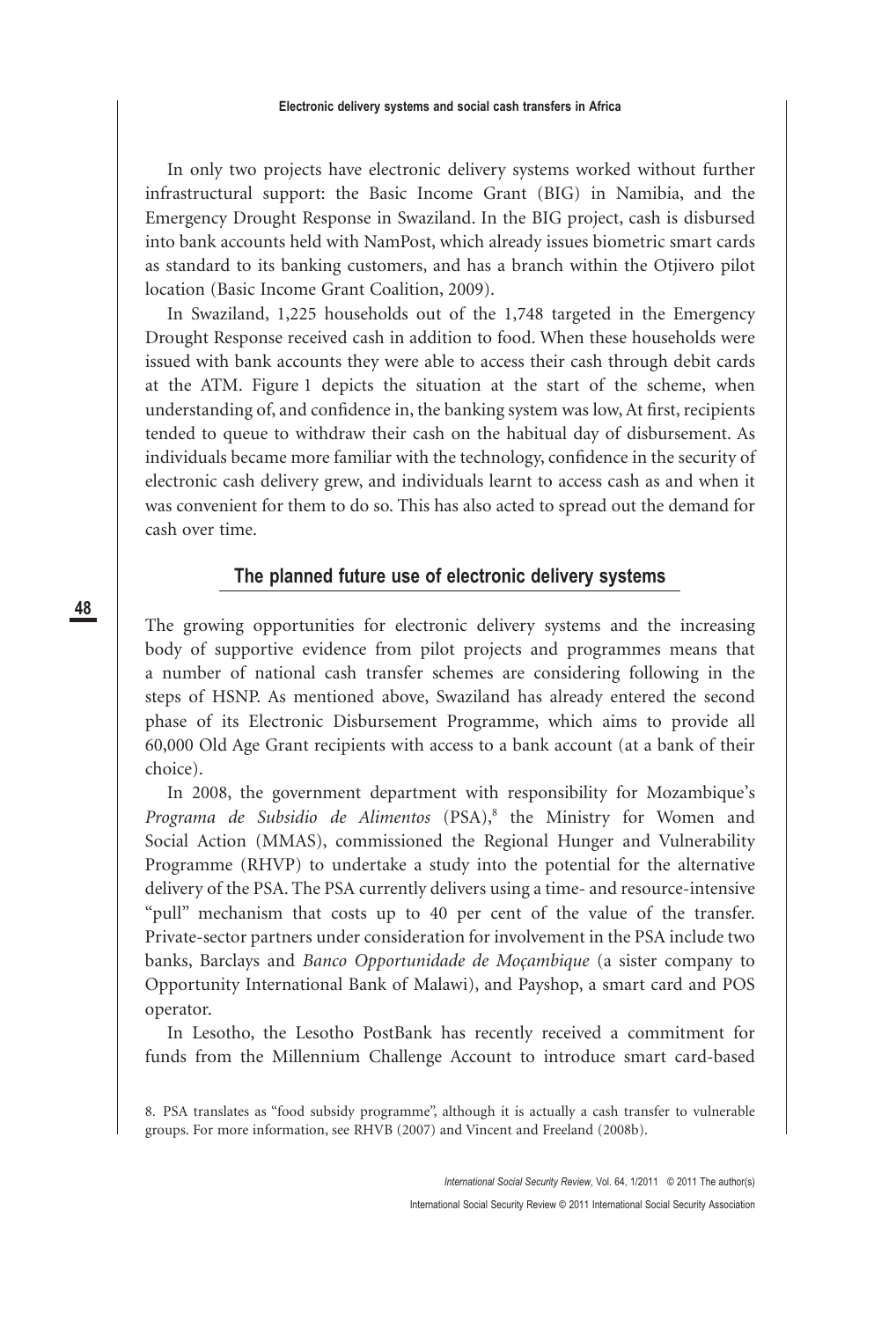transactions systems, which offer the potential for the electronic delivery of the Old Age Pension (as well as the recently announced Child Grant Cash Transfer programme).

Ghana currently uses a "pull" mechanism involving the physical delivery of cash through the Post Office in its Livelihood Empowerment Against Poverty (LEAP) programme. LEAP is a government run and funded programme that began in March 2008, which is expected to reach 164,000 households (equivalent to almost 20 per cent of Ghana's extremely poor households) when the national rolloutperiod ends in 2012. Programme officials have expressed interest in the possibility of using electronic delivery systems. One contender that may be considered by the Department of Social Welfare is likely to be the recently-launched "e-zwich" platform, operated by the Ghana Inter-Bank Payment Settlement System, which facilitates smart card use.

## **Conclusions**

There is much promising evidence for the use of electronic delivery systems in cash transfer programmes, with experiments having taken place in pilots across southern Africa and with consideration now being given to the use of such systems in a number of national programmes. The major benefit of electronic delivery systems is the increased cost-efficiency (lower transaction cost per transfer than traditional "pull" systems involving the physical delivery of cash), not to mention the increased levels of convenience both to the programme implementer and the transfer recipient. This article has reviewed evidence from Kenya, Malawi, Namibia and Swaziland, and has also highlighted the growing interest shown by Lesotho, Mozambique and Ghana.

Electronic delivery systems lend themselves to private-sector participation, where a private-sector company — typically a bank, smart card platform, or cell phone operator — enters into partnership with the programme implementer. A combination of the improved availability of infrastructure in Africa, together with increasing interest from private-sector partners and the growing potential for commercial opportunities, has paved the way for an increasing number of projects and programmes using electronic delivery mechanisms. As regards scaling-up electronic delivery systems, the time- and cost-intensive nature of the set-up of the payment mechanism relative to recurrent operating costs means that the incentive for private-sector partners to engage is much greater for long-term programmes than short-term pilots. Undertaking cash transfer programme registration formalities concurrently with private-sector partner registration procedures (in terms of the opening of bank accounts or distributing SIM cards or smart cards) thus makes sense, wherever possible. But electronic delivery systems are not a panacea for a successful and efficient cash transfer programme, and the lessons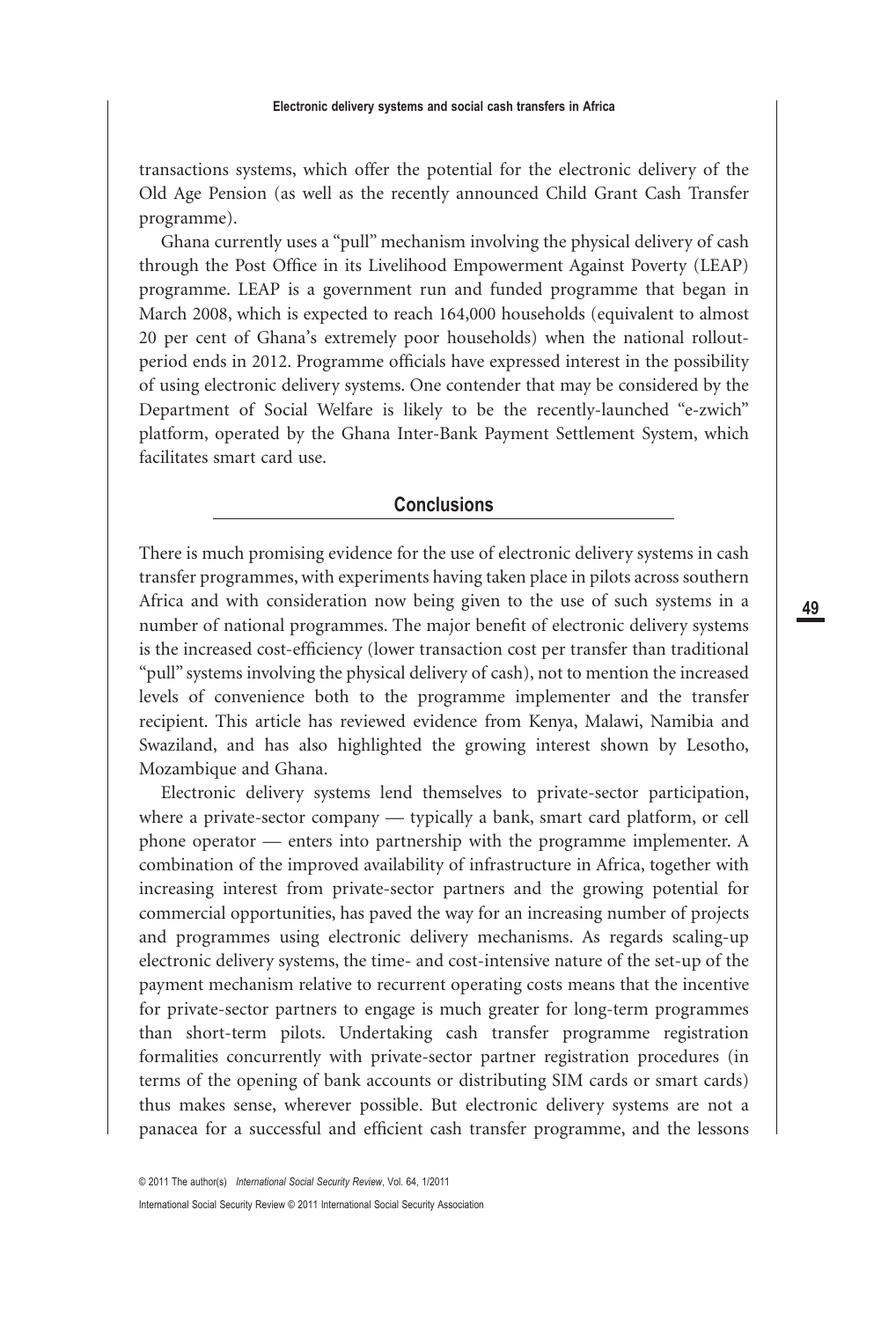learned from existing experiences need to be borne in mind to ensure that they work to maximum efficiency and benefit.

#### **Bibliography**

- **Bankable Frontier Associates.** 2006. *Scoping report on the payment of social transfers through the financial system* (report commissioned by DFID). Boston, MA. <http://www. bankablefrontier.com/assets/pdfs/report-V4.0.pdf> (accessed on 20.05.2010).
- **Barrientos, A.; DeJong, J.** 2006. "Reducing child poverty with cash transfers: A sure thing?" in *Development Policy Review*, Vol. 24, No. 5.
- **Basic Income Grant Coalition.** 2009. *Making the difference! The BIG in Namibia: Basic Income Grant Pilot Project assessment report, April 2009*. Windhoek. <http://www. bignam.org/Publications/BIG\_Assessment\_report\_08b.pdf> (accessed on 20.05.2010).
- **Brewin, M.** 2008. *Evaluation of concern Kenya's Kerio Valley Cash Transfer Pilot (KVCTP), April-June 2008*. Nairobi, Concern Kenya. <http://mobileactive.org/files/ KenyaCashTansferPilot-EvaluationReport-July08.pdf> (accessed on 20.05.2010).
- **Camnar, G.; Pulver, C.; Sjoblom, E.** 2009. *What makes a successful mobile money implementation? M-PESA in Kenya and Tanzania*. Nairobi, Financial Sector Deepening. <http://www.fsdkenya.org/pdf\_documents/09-08-28\_MPESA\_in\_Kenya\_Tanzania. pdf> (accessed on 20.05.2010).
- **Datta, D.; Ejakait, A.; Odak, M.** 2008."Mobile phone-based cash transfers: Lessons from the Kenya emergency response", in *Humanitarian Exchange Magazine*, No. 40. <http:// www.odihpn.org/report.asp?id=2936> (accessed on 20.05.2010).
- **Devereux, S.; et al.** 2007. *An evaluation of Concern Worldwide's Dowa Emergency Cash Transfer Project (DECT) in Malawi, 2006-07*. Dublin, Concern Worldwide. <http:// citeseerx.ist.psu.edu/viewdoc/download?doi=10.1.1.114.9379&rep=rep1&type=pdf> (accessed on 20.05.2010).
- **Devereux, S.; Sabates-Wheeler, R.** (**eds.).** 2007. "Debating social protection", in *IDS Bulletin*, Vol. 38, No. 3.
- **Devereux, S.; Jere, P.** 2008. *Choice, dignity and empowerment? Cash and food transfers in Swaziland: An evaluation of Save the Children's Emergency Drought Response 2007-* 08. Mbabane, Save the Children. <http://www.ids.ac.uk/download.cfm?objectid= 21C569F6-5056-8171-7B2DB0A1440D6033> (accessed on 20.05.2010).
- **Devereux, S.; Vincent, K.** 2010. "Using technology to deliver social protection: Exploring opportunities and risks", in *Development in Practice*, Vol. 20, No. 3.
- **Ellis, F.; Devereux, S.; White, P.** 2009. *Social protection in Africa*. Cheltenham, E. Elgar.

**Farrington, J.; Slater, R.** 2006. "Introduction: Cash transfers: Panacea for poverty reduction or money down the drain?" in *Development Policy Review*, Vol. 24, No. 5.

**FSD Kenya.** 2007. *Kenya's payment market: Identifying an enabling environment for government to person transfers through the banking sector*. Nairobi. <http://www.